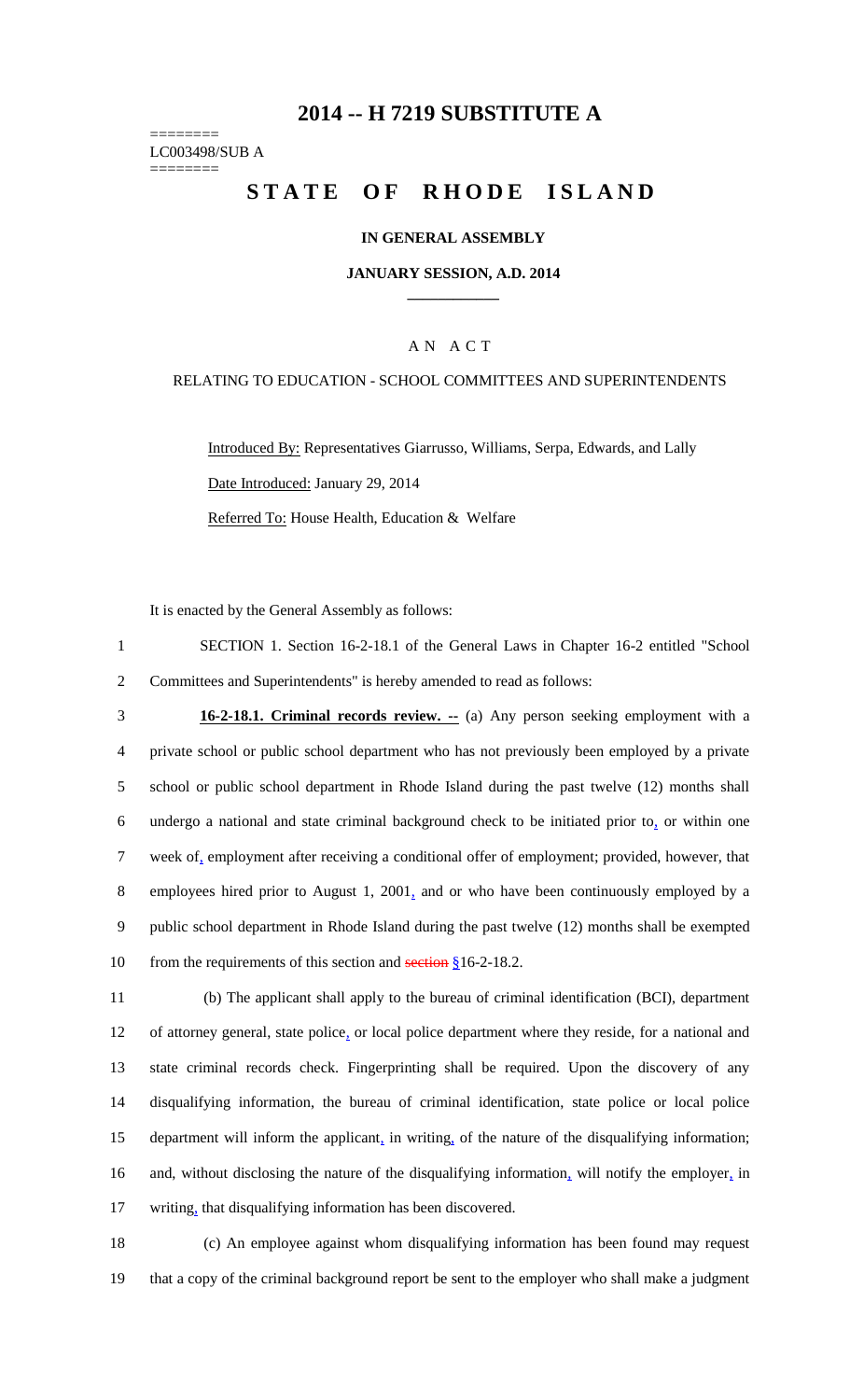- regarding the employment of the employee.
- (d) In those situations in which no disqualifying information has been found, the bureau of criminal identification, state police, or local police department shall inform the applicant and the employer, in writing, of this fact.
- 5 (e) For purposes of this section<sub>7</sub>:
- (1) "disqualifying Disqualifying information" means those offenses listed in section §§23-17-37, and those offenses listed in sections §§11-37-8.1 and, 11-37-8.3., 11-9-1(b), 11-9- 8 1(c), and 11-9-1.3; and
- (2) "Employment" means those individuals hired directly by the private school or public school department, contractual employees of the private school or public school department, and 11 those individuals, who may have direct or unmonitored contact with children or students, who are
- 12 hired by a third party who or that has contracted with the private school or public school
- 13 department to provide services.
- (f) The employer shall maintain on file, subject to inspection by the department of elementary and secondary education, evidence that criminal records checks have been initiated on all employees seeking employment subsequent to July 13, 1998, and the results of the checks. The applicant shall be responsible for the costs of the national and state criminal records check. (g) At the conclusion of the criminal background check required in this section, the attorney general, state police, or local police department shall promptly destroy the fingerprint
- record of the applicant obtained pursuant to this chapter.
- SECTION 2. This act shall take effect upon passage.

======== LC003498/SUB A ========